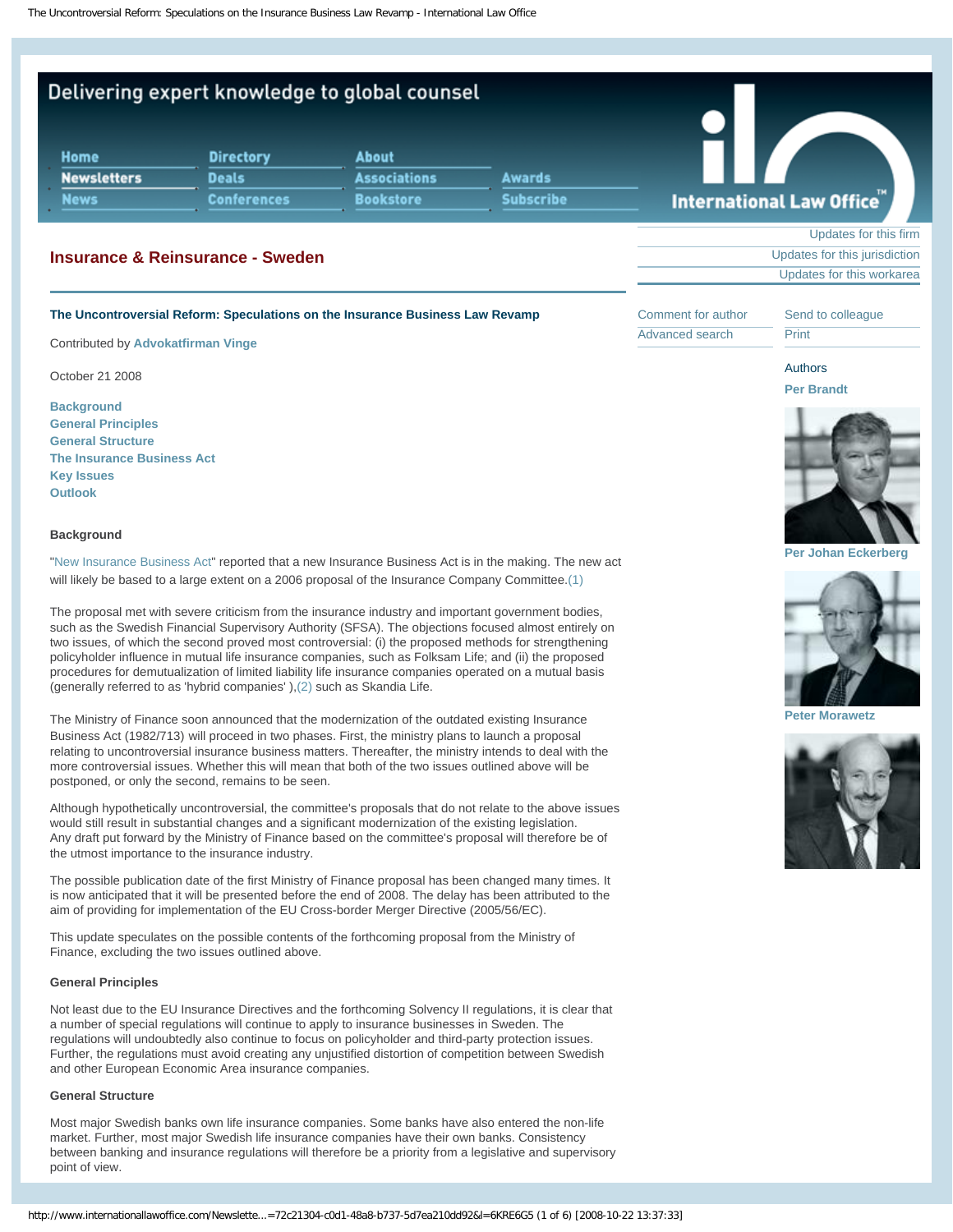Further, any new Insurance Business Act will probably follow the structure of the well-received 1999 banking and finance reform. This reform made the general Companies Act (2005/551) - by virtue of reference in the Banking and Finance Act (2004/298) - applicable to banks limited by shares[.\(3\)](#page-4-3) Prior to 1999, Swedish banks were special purpose vehicles, established and regulated solely by the banking legislation.

# <span id="page-1-0"></span>**The Insurance Business Act**

The underlying basis for the proposal was laid out in directives[\(4\)](#page-4-4) of the Ministry of Finance. In accordance with those directives, the proposal has been based on a model whereby the existing Insurance Business Act (which regulates mutual and limited liability insurance companies) and the Friendly Societies Act (1972/262), which regulates friendly societies, will be rescinded and replaced with a combined new Insurance Business Act. It is unlikely that the Ministry of Finance will retreat from this position.

#### *Limited liability insurance companies*

In a new combined Insurance Business Act it is clear that (by reference) the Companies Act will be applicable to limited liability insurance companies (whether hybrid or profit distributing).

#### *Friendly societies*

In a new combined Insurance Business Act it is likely that (by reference) the general Cooperative Societies Act (1987/667) will be applicable to friendly societies.

#### *Mutual insurance companies*

Whether the Companies Act or the Cooperative Societies Act will be applicable to mutual insurance companies is a controversial issue.

Technically, it appears that a mutual insurance company has a legal structure that in most respects is based on principles for cooperative associations (ie, the customers are the owners). The committee has thus suggested making the general Cooperative Societies Act applicable to mutual insurance companies. However, few Swedish mutual insurance companies are managed in accordance with those principles. Many features of leading Swedish mutual insurance companies are instead borrowed from general company law. One reason for this is the fact that voting power often lies in the hands of organizations such as trade unions (claiming to represent the interests of the policyholders), not the individual policyholders.

Hence, the choice of applicable regulation is closely connected to the controversial issue of policyholder influence. The position taken by the Swedish Federation of Insurance Companie[s\(5\)](#page-4-5) is that the Cooperative Societies Act is outdated and otherwise unsuitable.

It will be interesting to see whether the Ministry of Finance has the courage to follow the proposal and base the regulation of mutual companies on what may appear logical from a technical perspective (ie, by reference to the Cooperative Societies Act), or whether it will yield to demand from a number of politically influential organizations (ie, by reference to the Companies Act).

In terms of consistency, the Banking and Finance Act regulates only bank companies limited by shares. Mutual banks are regulated by separate legislation.[\(6\)](#page-4-6) In a worst-case scenario, Sweden might thus end up with more than one new Insurance Business Act. It is also possible that the Ministry of Finance could decide to avoid all controversy relating to this issue by retaining the existing structure (ie, including all necessary provisions for regulating mutual insurance companies in the Insurance Business Act).

### <span id="page-1-1"></span>**Key Issues**

As mentioned above, a number of reform issues are uncontroversial by comparison with the two main points of contention outlined above. Nevertheless, there follows a summary of some issues that might still have a significant impact at a business level. Unless otherwise indicated below, the summary focuses only on issues of relevance to limited liability insurance companies.

#### *Authorization and the legal entity*

An important consequence of the proposed future applicability of the Companies Act in relation to limited liability insurance companies is the fact that such companies will cease to be special (insurance) purpose vehicles. Insurance companies limited by shares will no longer be incorporated under a special incorporation authorization (referred to as a 'concession') . They will become ordinary companies with a permit to conduct insurance business. This means that an existing ordinary company may become an insurance company[.\(7\)](#page-4-7)

A company that has already been granted a permit to become an insurance company will also be able to change its line of business. However, to ensure consistency with the Banking and Finance Act, the committee has proposed that an insurance company will be able to become another kind of regulated entity only (ie, another kind of financial institution, such as a bank)[.\(8\)](#page-4-8) Today, for tax reasons (eg, through the creation of untaxed reserves), a significant amount of capital is locked in as assets of insurance companies. The opportunity for diversification of a less successful insurance operation should therefore be of great interest to several insurance companies (as well as their consultants), even if this is limited to other regulated financial activities.

The insurance industry appears to have made no objections in relation to the above features of the proposal. In light of the proposed consistency with the Banking and Finance Act, it is likely that the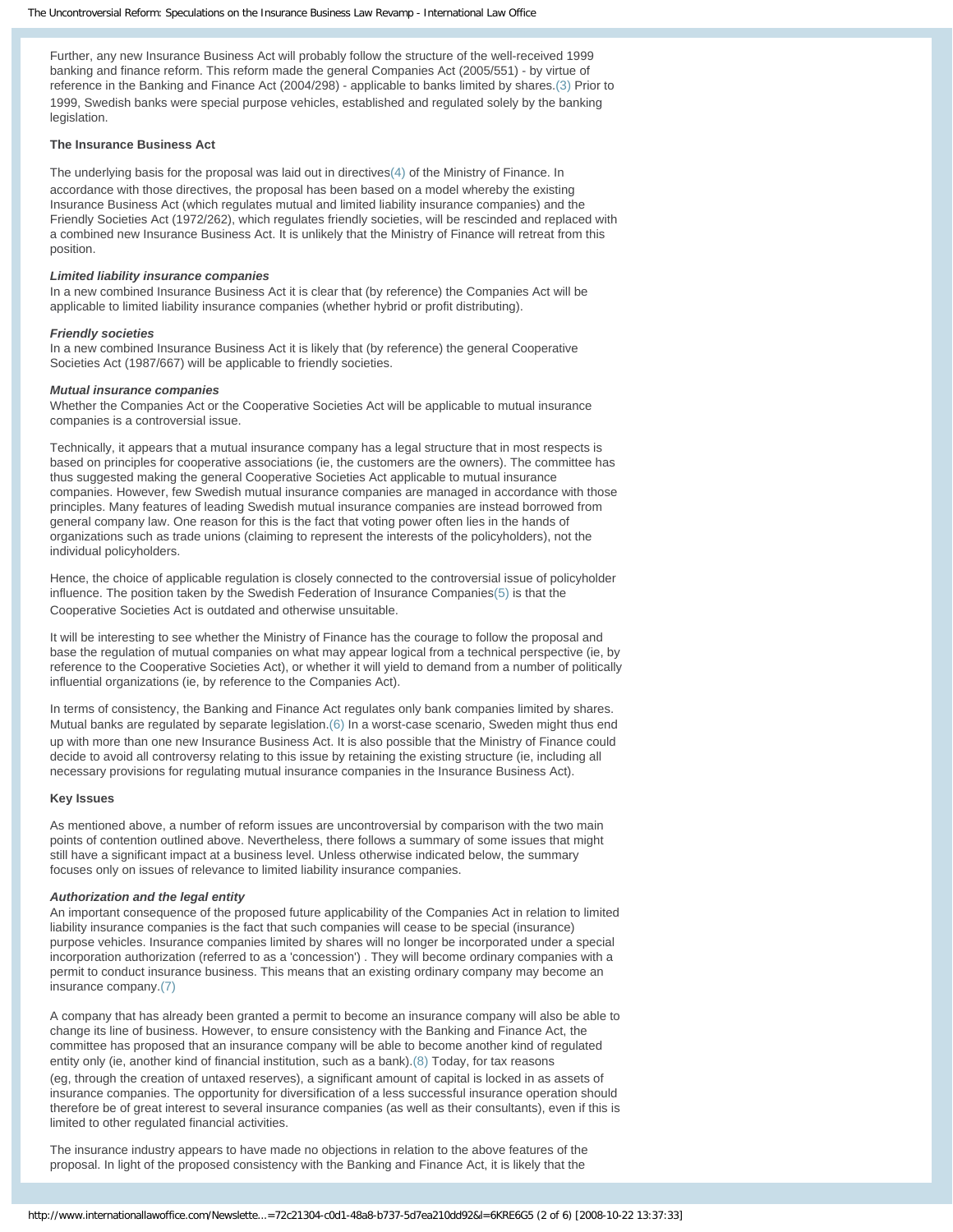# Ministry of Finance will come to the same conclusion as the committee.

Under the proposal, mutual insurance companies and friendly societies would remain special purpose vehicles. It would be possible to obtain a permit to conduct insurance activities in this form only if the mutual insurance company or friendly society were incorporated following receipt of the permit to conduct insurance business[.\(9\)](#page-4-9) This line of policy undermines the committee's recommendation that the regulation of mutual insurance companies should be based on the Cooperative Societies Act. Arguably, the prevailing impression is that the committee agrees with the Insurance Federation's opinion that the Cooperative Societies Act is either outdated or otherwise unsuitable for mutual insurance companies. It will be interesting to see how the Ministry of Finance deals with this matter. Ultimately, it may well conclude that the simplest solution is to stick with the existing legislative structure - at least for mutual insurance companies.

#### *Portfolio transfers*

The existing Insurance Business Act states only that the SFSA should consider the rights of policyholders when examining whether a permit for a contemplated portfolio transfer should be granted. [\(10\)](#page-4-10) However, the committee has indicated that the SFSA also considers the interests of insureds and beneficiaries in its decisions relating to proposed portfolio transfers[.\(11\)](#page-4-11) The committee's suggestion to include such considerations in the wording of the new provisions[\(12\)](#page-4-12) has met with no objections from the insurance industry.

Further, the committee has suggested retaining the existing stipulation that an insurance company must enter into liquidation if it transfers its entire insurance portfolio.[\(13\)](#page-4-13) As noted, the committee has proposed that it should be possible for an insurance company to revoke its insurance permit and avoid liquidation by applying for another kind of authorization (eg, as a bank). However, the committee has not explained how an insurance company with a substantial portfolio of insurance policies could exchange its insurance permit (eg, for a bank permit) without first having transferred its insurance portfolio. It is hoped that the Ministry of Finance will provide clarification in this respect.

#### *Demergers*

According to the proposal[,\(14\)](#page-4-14) insurance companies should be able to enter into a public demerger procedure whereby a court of law, after examination by the SFSA, can grant the insurance company the right either to: (i) transfer all of its assets and liabilities to two or more other legal entities (whether existing or newly established), following which the insurance company would be automatically dissolved (without any liquidation procedure); or (ii) transfer a part of its assets to one or more other legal entities (whether existing or newly established). However, the regulated part of an insurance company's activity must be transferred to another insurance company (or insurance companies).[\(15\)](#page-4-15)

As indicated above, Swedish insurance companies have been (and will continue to be) able to transfer their portfolios of insurance policies to other insurance companies. However, a portfolio transfer procedure relates only to the insurance company's insurance undertakings. Transfer of other debts and liabilities of the transferee has been achievable only through a merger or subject to the individual consent of each relevant creditor. Demergers will thus simplify the transfer of complex businesses in cases where a merger or a complicated renegotiation of outstanding liabilities is not desirable.

The fact that insurance companies will be able to make use of the proposed demerger procedure for transfer of non-regulated parts of their activities to companies that are not insurance companies is another innovation. Further, compared to a 100% portfolio transfer, a demerger whereby all assets and liabilities are transferred will result in the immediate dissolution of the insurance company instead of the sometimes complicated liquidation procedure that now follows from a total portfolio transfer.

It is difficult to identify any reason why the Ministry of Finance would not wish to allow insurance companies to utilize demerger procedures.

#### *Mergers*

According to the existing Insurance Business Act,[\(16\)](#page-4-16) a merger is a procedure whereby either: (i) one insurance company acquires all of the assets in one or more other companies (whether insurance companies or not); or (ii) one company, together with one or more other companies (whether insurance companies or not), transfers all of its assets to a newly established insurance company.

The SFSA's position is that a merger which includes the transfer of insurance policies can be achieved only through a combination of a portfolio transfer procedure (relating to the rights of the policyholders) and a merger procedure (relating to the rights of all other creditors). According to the committee, however, this is a misunderstanding of the legislative intent. Through the new Insurance Business Act, it will be made clear that a merger - like a demerger - is an alternative to a portfolio transfer[.\(17\)](#page-4-17) This means that a merger procedure will include all liabilities of the insurance company (whether to policyholders or others). This clarification should simplify any future mergers.

As indicated above, the finalization of the Ministry of Finance's first proposal for a new Insurance Business Act has been held up due to the aim of including provisions for implementation of the EU Crossborder Merger Directive. One can only speculate on how this liberalization of Swedish law will change the structure of established and future cross-border insurance company acquisitions, such as the Old Mutual/Skandia transaction and the recent Storebrand/SPP transaction.

#### *Share capital*

The SFSA's position is that when examining an application for incorporation of a new insurance company, it is entitled, "for reasons of stability", to require that the insurance company have a certain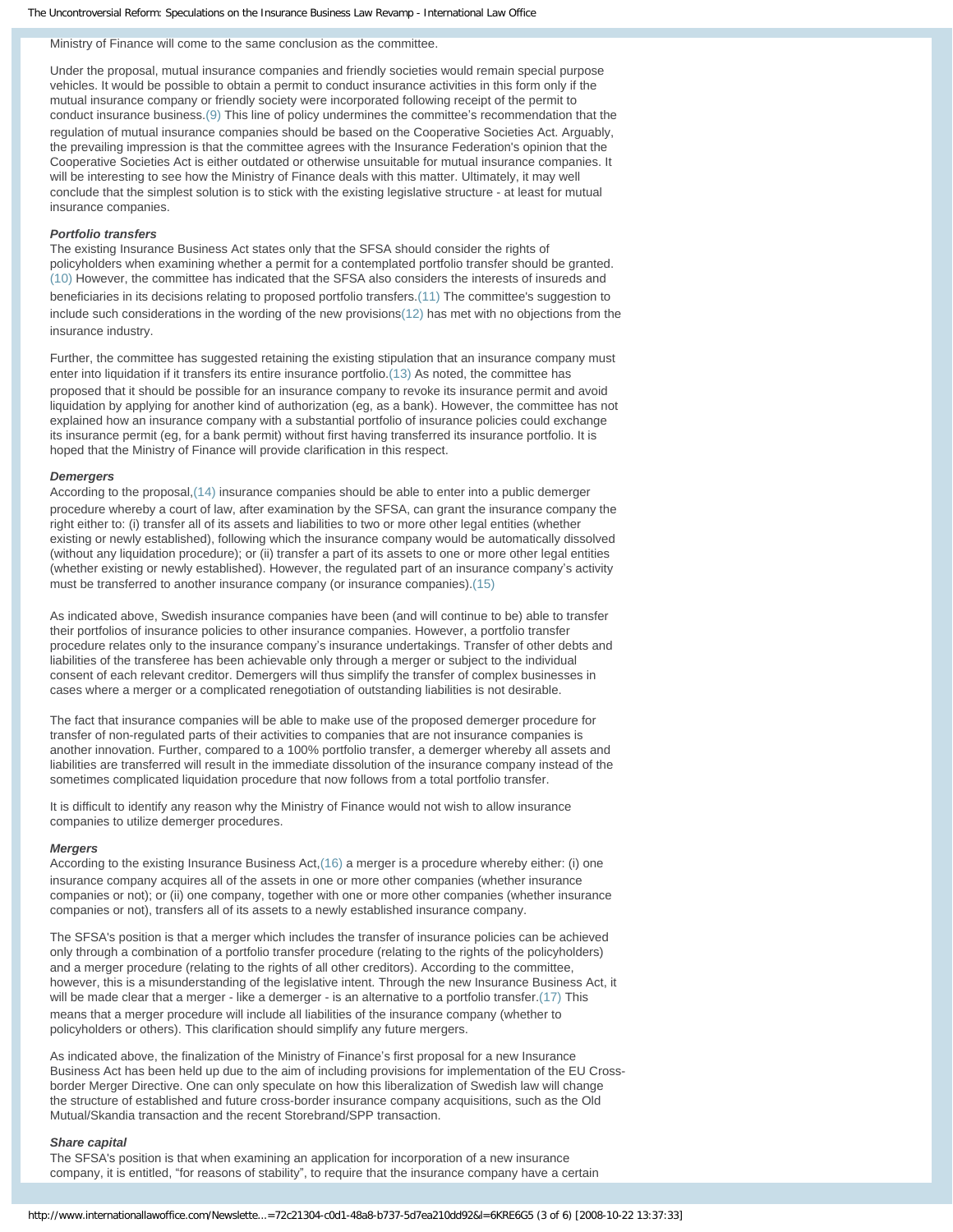The Uncontroversial Reform: Speculations on the Insurance Business Law Revamp - International Law Office

share capital in excess of the minimum requirements[.\(18\)](#page-4-18) However, there is no clear support in the existing Insurance Business Act for this regulatory practice. The committee has suggested that, in addition to the minimum requirements in general company law, the new Insurance Business Act should require insurance companies to have a share capital level "adapted to the extent and nature of the planned activities".

In the opinion of the Insurance Federation, the proposed share capital provision at the SFA's practice in this regard lack legal merit. The only relevant capital requirement under the EU directives and the forthcoming Solvency II regulations relates to the capital base. Whether the capital base consists of share capital or other tier-one capital should be of no concern to the Swedish regulator.

The Banking and Finance Act contains the same share capital requirement for banks as that proposed by the committee for insurance companies[.\(19\)](#page-4-19) For reasons of consistency, it is thus likely that the Ministry of Finance will ignore the comments made by the Insurance Federation.

# *Conflicts of interest*

To ensure consistency with the Banking and Finance Act, the committee has proposed that Swedish insurance companies should no longer be able to enter into agreements with any person or company closely connected to the insurance company (eg, employees, directors, certain shareholders), or family members or companies closely connected to such persons or companies, unless any such agreement is:

- approved by the board of directors;
- registered in a specific register; and
- $\cdot$  entered into on normal conditions or otherwise with a business purpose.[\(20\)](#page-4-20)

It is likely that the Ministry of Finance will be in favour of this proposal.

#### *Loan prohibition*

Swedish limited liability companies are subject to a loan prohibition. This means that they cannot lend money to or grant security: (i) in favour of shareholders or directors of the board or the managing director, or persons or companies closely related to such persons or companies; or (ii) with the intent that the borrower shall be able to acquire shares in the company[.\(21\)](#page-5-0) However, in light of the nature of their operations, banks are (with certain important modifications) exempt from the loan prohibition[,\(22\)](#page-5-1) and insurance companies are exempt from the first part of the loan prohibition as regards lending money to or granting security in favour of shareholders[.\(23\)](#page-5-2)

In connection with the above solution concerning agreements with closely connected persons or companies, the committee pondered over the delicate issue of whether the exemptions from the loan prohibition in the Banking and Finance Act could be extended to insurance companies. It concluded that the exemption relating to the prohibition against lending money to or granting security in favour of shareholders could be expanded to include directors of the board and the managing director (and closely related persons or companies). However, the committee remained reluctant to allow insurance companies to be exempted from the second part of the provision.[\(24\)](#page-5-3) 

The main reason for upholding the loan prohibition when the new Companies Act was introduced by the socialist government in 2005 was the fact that a loan prohibition makes it more difficult for owners and management of smaller companies to make use of loans in order to avoid taxation of dividends and salary. However, these considerations are less relevant to insurance companies. It is thus possible that the current liberal government may be more likely to grant insurance companies the same exemptions from the loan prohibition as banks.

#### *Secrecy*

According to the Banking and Finance Act, a bank is not entitled to reveal details of its business relations with a customer unless the information is required for a criminal inquiry[.\(25\)](#page-5-4) The committee did not make similar proposals for insurance companies, on the understanding that the advantages and disadvantages thereof would be considered by another committee[.\(26\)](#page-5-5) However, the Insurance Federation has pointed out that there is an urgent need for a solution, as most insurance companies already undertake to apply such secrecy, although they are under no legal obligation to do so. The Insurance Federation fears that in the absence of supporting legal provisions, contractually applied secrecy may conflict with a public duty to provide information. The Ministry of Finance will likely have to deal with this matter in its forthcoming proposal.

### *Contribution principle*

If nothing else has been agreed between an insurance company and its policyholders, any profit to be distributed to policyholders shall be divided between them in relation to each policyholder's contribution to the profit (the contribution principle)[.\(27\)](#page-5-6) When the computation is made, each class of insurance shall be considered separately.

The committee has suggested that the contribution principle is unnecessary and should be abolished, [\(28\)](#page-5-7) as all insurance companies, according to SFSA instructions,[\(29\)](#page-5-8) are liable to disclose clearly to each policyholder which profit distribution techniques will apply to his or her policy. However, the SFSA has objected to this proposal, pointing out that profit distribution matters are not always clear and that the existence of a principle, although not mandatory, will provide a useful basis for handling unclear profit distribution issues from both a consumer and a supervisory point of view.[\(30\)](#page-5-9) With a consumer protection objective in mind, it is likely that the Ministry of Finance will have to consider the SFSA's opinion.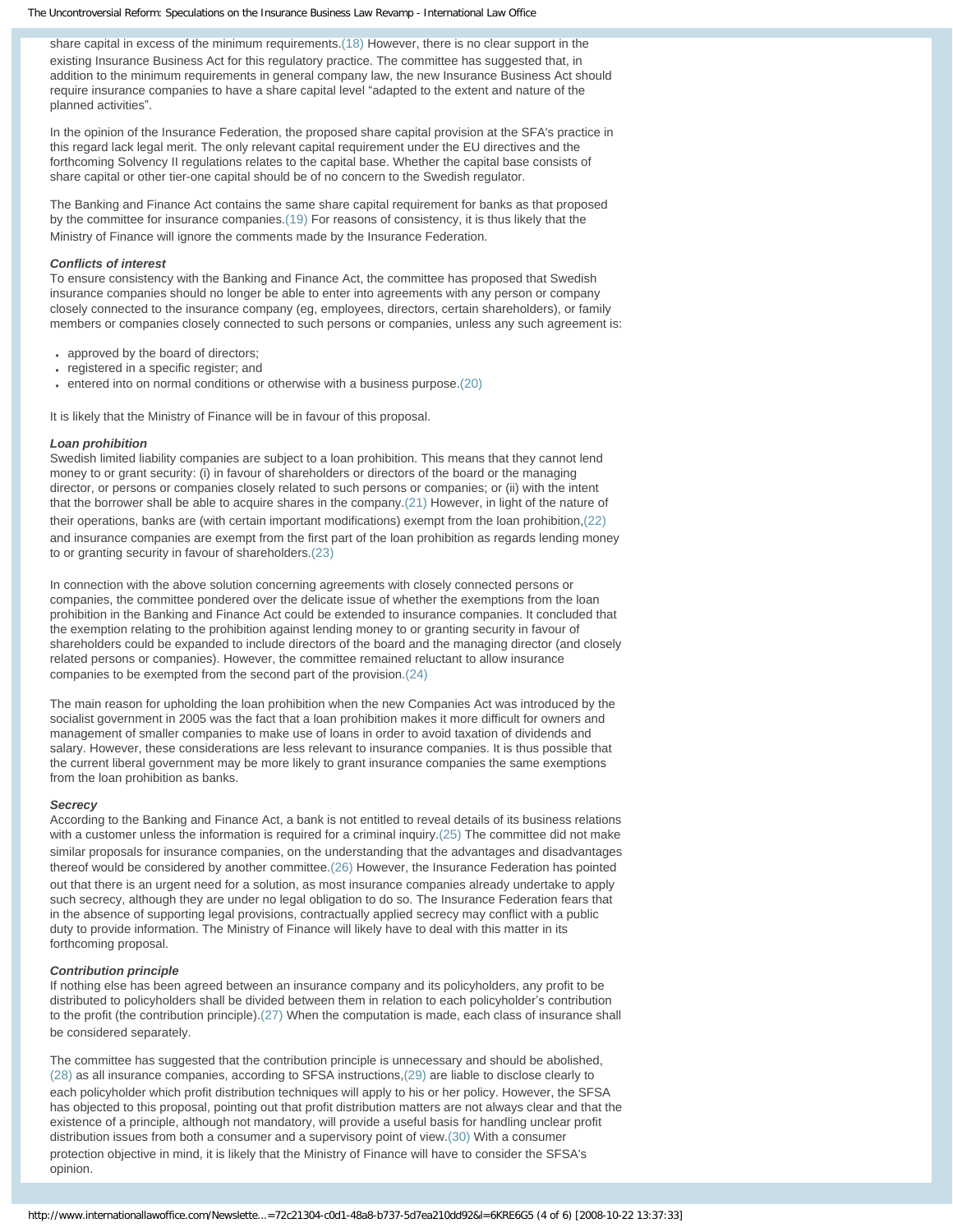#### *Directors' and officers' liability issues*

Many of the insurance law reforms in recent years have emanated from various scandals and expressions of mistrust among policyholders against the management of some life insurance companies. It was thus somewhat surprising that the committee proposed limitations of the liability of the managing director and the board of directors for damages caused to shareholders and other third parties,[\(31\)](#page-5-10) by abolishing those persons' liability for breaches of technical guidelines and investment guidelines[.\(32\)](#page-5-11)

The committee further proposed the abolishment of the liability of the actuary for damages caused to the company or its shareholders and other third parties[.\(33\)](#page-5-12) According to the committee, this is because the responsibility of the board of directors and the managing director would become clearer as a result[.\(34\)](#page-5-13) However, the commentary to the existing Insurance Business Act state[s\(35\)](#page-5-14) that the assessments made by an actuary call for "specialist competence" and further notes that "important decisions of the board of directors and the management director" are based on this. Even the insurance company's auditors are "completely dependent on the actuary". Given that any liability of the board of directors and the managing director is negligence based, it is thus unlikely that a court of law would find a director of the board or a managing director liable for damages due to actuarial mistakes.

It is difficult to see how either of these two proposals, partly based on considerations made by a previous committee some 13 years ago,[\(36\)](#page-5-15) would enhance customer protection. Further, as regards the proposed absence of liability for actuaries, there is also a risk that the status and position of the actuary in the company will be devalued, to the detriment of policyholders. Consequently, there are several reasons why the Ministry of Finance may hesitate to implement the suggestions made in the proposal.

#### <span id="page-4-0"></span>**Outlook**

The possible publication date for the forthcoming Ministry of Finance proposal has been changed many times. It is now anticipated that publication will occur before the end of the year. If and when that happens, it will remain to be seen whether the contents will reflect the predictions made in this update.

*For further information on this topic please contact [Per Brandt,](http://www.internationallawoffice.com/Directory/Biography.aspx?g=d7ea6f6d-7837-43c8-9c14-319eace69d1c) [Per Johan Eckerberg](http://www.internationallawoffice.com/directory/biography.aspx?r=4407) or [Peter Morawetz](http://www.internationallawoffice.com/Directory/Biography.aspx?g=5d24ae6a-f61a-49c0-8feb-4d45075065ab) at Advokatfirman Vinge by telephone (+46 8 614 3000) or by fax (+46 8 614 3190) or by email ([per.](mailto:per.brandt@vinge.se?subject=Article%20on%20ILO) [brandt@vinge.se](mailto:per.brandt@vinge.se?subject=Article%20on%20ILO)*, *[perjohan.eckerberg@vinge.se](mailto:perjohan.eckerberg@vinge.se?subject=Article%20on%20ILO) or [peter.morawetz@vinge.se](mailto:peter.morawetz@vinge.se?subject=Article%20on%20ILO)).*

#### **Endnotes**

<span id="page-4-1"></span>(1) SOU 2006/55, Final report of the Swedish Insurance Company Committee.

<span id="page-4-2"></span>(2) A life insurance company that, although limited by shares, does not have the right to distribute any profits to its shareholders.

<span id="page-4-3"></span>(3) There are other kinds of banks in Sweden regulated by other legislation (eg, savings banks).

<span id="page-4-4"></span>(4) FI 2003/10.

<span id="page-4-5"></span>(5) [www.forsakringsforbundet.com/templates/News\\_\\_\\_\\_212.aspx?epslanguage=SV](http://www.forsakringsforbundet.com/templates/News____212.aspx?epslanguage=SV)

- <span id="page-4-6"></span>(6) The Savings Bank Law (1987/619) and the Mutual Bank Law (1995/1570).
- <span id="page-4-7"></span>(7) SOU 2006/55, page 257.
- <span id="page-4-8"></span>(8) SOU 2006/55, page 298.
- <span id="page-4-9"></span>(9) SOU 2006/55, page 321.
- <span id="page-4-10"></span>(10) Insurance Business Act, Chapter 15, Section 3.
- <span id="page-4-11"></span>(11) SOU 2006/55, page 551.
- <span id="page-4-12"></span>(12) SOU 2006/55, page 298.
- <span id="page-4-13"></span>(13) SOU 2006/55, page 298.
- <span id="page-4-14"></span>(14) SOU 2006/55, page 289.
- <span id="page-4-15"></span>(15) SOU 2006/55, page 292.
- <span id="page-4-16"></span>(16) Insurance Business Act, Chapter 15 a, Section 1.
- <span id="page-4-17"></span>(17) SOU 2006/55, page 293.
- <span id="page-4-18"></span>(18) SOU 2006/55, page 252.
- <span id="page-4-20"></span><span id="page-4-19"></span>(19) Banking and Finance Act, Chapter 10, Section 2.